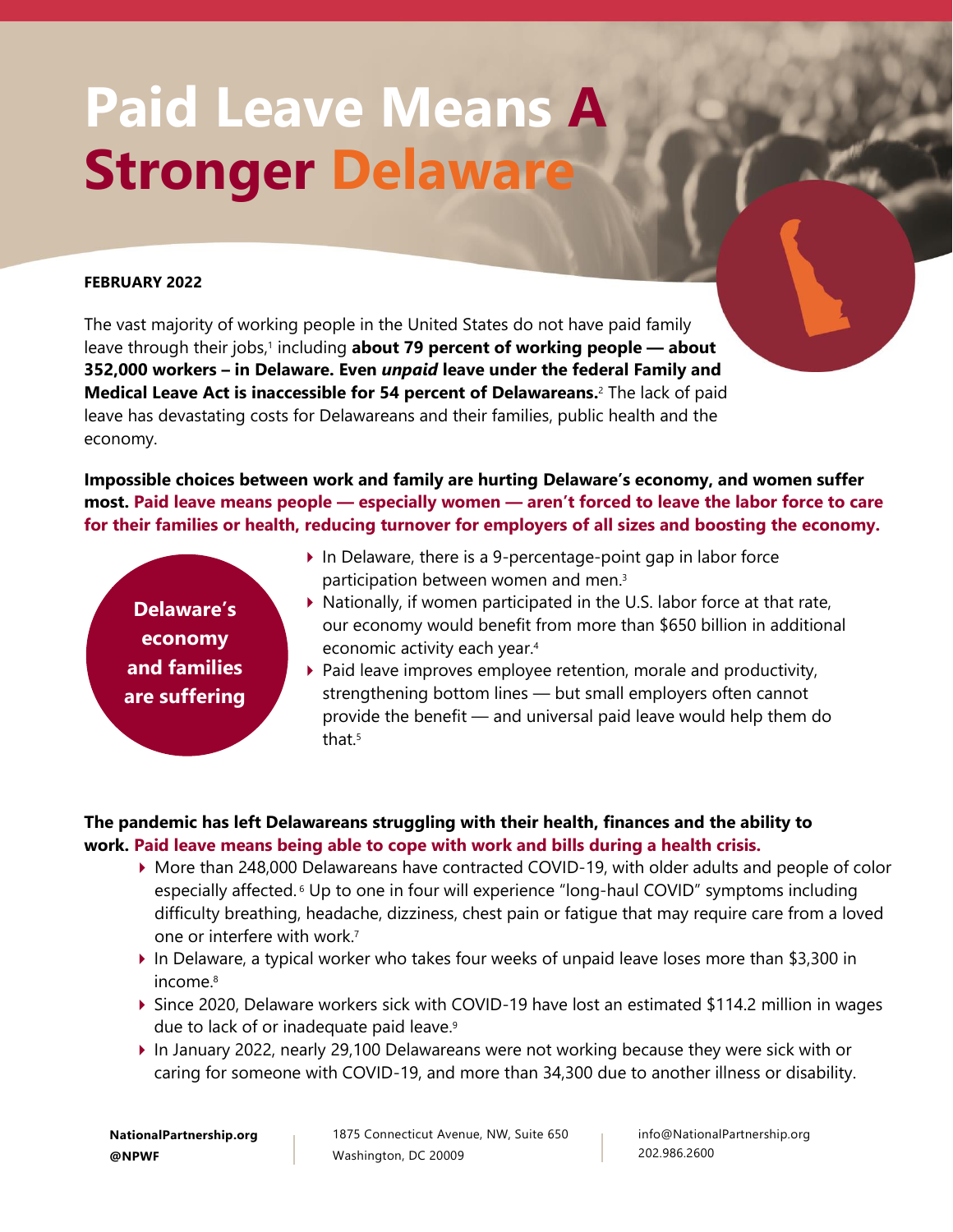#### **Delawareans are caught between their work and family responsibilities. Paid leave means not having to choose between job and family.**

**People in Delaware both work and provide care**

- About 10,300 children are born in Delaware each year, and in 72 percent of all Delaware households with children — nearly 140,000 homes — all parents report to work. 10
- Women's wages support their households. In Delaware, 77 percent of Black mothers, 53 percent of white mothers, 44 percent of Latina mothers and 37 of AAPI mothers are key family breadwinners. Statelevel data is limited, but nationally 64 percent of Native American mothers are key breadwinners.<sup>11</sup>
- Women make up half of Delaware's labor force (50 percent) and more than one-quarter of its business owners (26 percent).<sup>12</sup>
- Across the country, many men want to play a larger role in caring for their children, but unsupportive policies and stigma hold them back.<sup>13</sup>

### **Delaware families will face increased family and medical care needs. Paid leave means older adults and working people of all ages can get the support they need to receive and provide critical care.**

- $\blacktriangleright$  More than one in four workers are 55 and older.<sup>14</sup>
- In the next 20 years, the share of the state's population age 65 and older will grow by more than ten percent. 15
- Older workers are more likely to experience serious medical conditions that require care.<sup>16</sup>
- A national paid leave program could add about 14,800 family caregivers to Delaware's workforce by 2030.<sup>17</sup>

**The state's caregiving needs are significant, and growing**

## **Delawareans need a common sense, national paid leave program. We recommend one that:**

- $\blacktriangleright$  Includes all workers, no matter where they live or work or what kind of job they have;
- Replaces enough income that workers at any income level can afford leave;
- $\triangleright$  Provides enough time for workers to meet their care and health needs;
- Covers the range of major needs workers face, including to address their own health conditions, to care for seriously ill, injured or disabled family members and to welcome newborn, newly adopted or foster children; and
- Has a sustainable funding source that is affordable for workers, employers and the government without harming other essential programs.

## **National paid family and medical leave means a stronger economy, healthier families and businesses, and greater equality for all women and families.**

**To learn more, visit [NationalPartnership.org/PaidLeave.](https://www.nationalpartnership.org/our-work/economic-justice/paid-leave.html)**

**A national paid leave plan is the solution.**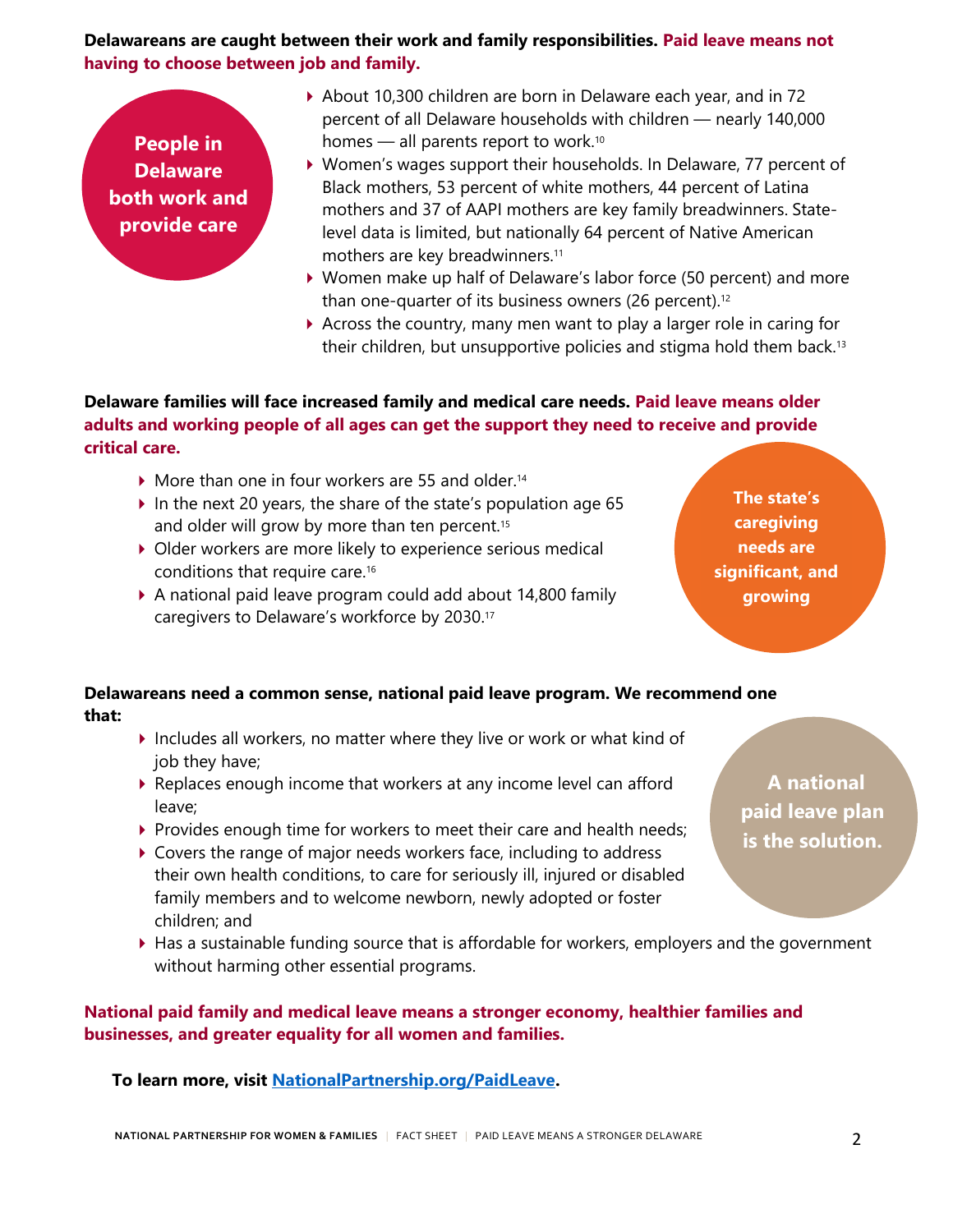2 diversitydatakids.org. (2020). *Working adults who are eligible and can afford FMLA unpaid leave (percent) by race/ethnicity*. Retrieved 26 January 2022 from Brandeis University, The Heller School, Institute for Child, Youth and Family Policy website https://data.diversitydatakids.org/dataset/fmla\_a\_eligaff\_re\_p-working-adults-who-are-eligible-and-can-afford-fmla-unpaid-leave--percent- by-ra; Workers are considered unable to take unpaid FMLA leave because they are either ineligible based on employer size or job tenure requirements or because 32.3 days of lost wages from unpaid leave, the average length of an FMLA leave, would result in their family income dropping to or below 200 percent of the federal poverty level.

3 U.S. Bureau of Labor Statistics. (2022, January 28). *Expanded State Employment Status Demographic Data (Preliminary 2021 Annual Averages, Employment status of the civilian noninstitutional population in states by sex, race, Hispanic or Latino ethnicity, and detailed age)*. Retrieved 2 February 2022, from https://www.bls.gov/lau/ex14tables.htm

4 Novello, A. (2021, July). *The Cost of Inaction: How a Lack of Family Care Policies Burdens the U.S. Economy and Families (Appendix Table)*. Retrieved 26 January 2022 from National Partnership for Women & Families website: https://www.nationalpartnership.org/ourwork/resources/economic-justice/other/cost-of-inaction-lack-of-family-care-burdens-families.pdf

5 National Partnership for Women & Families. (2019, September). *Paid Leave Works: Evidence from State Programs*. Retrieved 26 January 2022, from https://www.nationalpartnership.org/our-work/resources/economic-justice/paid-leave/paid-leave-works-evidence-from-stateprograms.pdf

6 *Washington Post*. (n.d.) Coronavirus: Case and death counts by place. Retrieved 2 February 2022, from https://www.washingtonpost.com/graphics/2020/national/coronavirus-us-cases-deaths/?itid=sn\_coronavirus\_2/. Data reflects cumulative reported cases by state through February 2, 2022.

7 Scientific understanding of this new disease is still developing and estimates vary of the incidence of lasting health effects of COVID-19. Recent estimates indicate as many as one in four people with COVID-19 have symptoms more than two months after the onset of illness, including those whose COVID-19 was initially mild. Longue, J. K., Ranko, N. M., McCulloch, D. J., et al. (2021, February). Sequelae in Adults at 6 Months After COVID-19 Infection. *JAMA Network Open*, *4*(2): e210830. doi:10.1001/jamanetworkopen.2021.0830; Huang, Y., Pinto, M. D., Borelli, J. L, et al. (2021, March). COVID Symptoms, Symptom Clusters, and Predictors for Becoming a Long-Hauler: Looking for Clarity in the Haze of the Pandemic. *medRxiv* (preprint). doi:10.1101/2021.03.03.21252086. See also Centers for Disease Control and Prevention. (2021, September 16). *Post-Covid Conditions*. Retrieved 26 January 2022, from https://www.cdc.gov/coronavirus/2019-ncov/long-termeffects/index.html https://www.cdc.gov/coronavirus/2019-ncov/long-term-effects/index.html

8 U.S. Bureau of Labor Statistics. (2021, March). *May 2020 State Occupational Employment and Wage Estimates (Median Income, All Occupations)*. Retrieved 21 January 2022, from https://www.bls.gov/oes/tables.htm.

9 Integrated Benefits Institute. (2021, December 8). *Lost Work Time for U.S. Employee COVID-19 Cases (State COVID-19 Cases and Lost Work Time Costs, 12/8/2021*. Retrieved 16 December 2021, from https://www.ibiweb.org/covid-19-costs-employers-nearly-1-billion-per-week-dueto-lost-time-from-work-according-to-integrated-benefits-institute-analysis/

10 Hamilton, B. E., Martin, J. A., & Osterman, M. J. K. (2021, May). Births: Provisional Data for 2020. Vital Statistics Rapid Release, *12*. Retrieved 26 January 2022, from Centers for Disease Control and Prevention website: https://www.cdc.gov/nchs/data/vsrr/vsrr-12-508.pdf; U.S. Census Bureau. (2020). *American Community Survey 1-Year Estimates 2019, Geographies: All States within United States and Puerto Rico, Table DP03: Selected Economic Characteristics*. Retrieved 26 January 2022, from

https://data.census.gov/cedsci/table?q=dp03&tid=ACSDP1Y2019.DP03&hidePreview=false

11 Shaw, E., Mason, C. N., Lacarte, V., & Jauregui, E. (2020, May). *Holding Up Half the Sky: Mothers as Workers, Primary Caregivers, & Breadwinners During COVID-19*. Retrieved 26 January 2022, from Institute for Women's Policy Research website: http://iwpr.org/wpcontent/uploads/2020/07/Holding-Up-Half-the-Sky-Mothers-as-Breadwinners.pdf; "Key breadwinner" means a single mother who heads a household or a married mother who contributes 40 percent or more of the couple's joint earnings. Nationally, 79 percent of Black mothers are key breadwinners; 64 percent of Native American mothers are key breadwinners; 60 percent of mothers identifying as multiracial or "other" race are key breadwinners; 49 percent of Latina mothers are key breadwinners; 48 percent of white mothers are key breadwinners; and 43 percent of Asian/Pacific Islander mothers are key breadwinners.

12 See note 10, U.S. Census Bureau; Source: Institute for Women's Policy Research. (2021). *Status of Women in the States (Table 4.1)*. Retrieved 26 January 2021 from https://statusofwomendata.org/explore-the-data/poverty-opportunity/additional-state-data/composite/

13 Lenhart, A., Swenson, H., & Schulte, B. (2019, December). *Lifting the Barriers to Paid Family and Medical Leave for Men in the United States*. Retrieved 26 January 2022 from New America website: https://www.newamerica.org/better-life-lab/reports/lifting-barriers-paid-family-andmedical-leave-men-united-states/; Livingston, G. (2018, January 8). *Most dads say they spend too little time with their children; about a quarter live apart from them*. Pew Research Center Publication. Retrieved 26 January 2022, from http://www.pewresearch.org/facttank/2018/01/08/most-dads-say-they-spend-too-little-time-with-their-children-about-a-quarter-live-apart-from-them/

14 U.S. Bureau of Labor Statistics. (2021, July). *Expanded State Employment Status Demographic Data (Employment status of the civilian noninstitutional population in states by sex, race, Hispanic or Latino ethnicity, and intermediate age, 2020 annual averages*. Retrieved 26 January 2022, from https://www.bls.gov/lau/ex14tables.htm (Unpublished calculation by the National Partnership for Women & Families)

15 U.S. Census Bureau. (2020). *American Community Survey, 1-Year Estimates 2019, Geographies: All States within United States and Puerto Rico, Table S0101: Age and Sex*. Retrieved 26 January 2022, from

https://data.census.gov/cedsci/table?q=s0101&tid=ACSST1Y2019.S0101&hidePreview=false; University of Virginia Demographics Research Group. (2018). *National Population Projections: Projections for the 50 States and D.C*. *(Age and Sex)*. Retrieved 26 January 2022, from

<sup>1</sup> U.S. Bureau of Labor Statistics. (2021, September). *National Compensation Survey: Employee Benefits in the United States, March 2021* (Tables 17 and 33). Retrieved 26 January 2022, from https://www.bls.gov/ncs/ebs/benefits/2021/employee-benefits-in-the-united-states-march-2021.pdf; Percent of civilian workers who have access to paid family leave by U.S. region: Northeast (28 percent), South (22 percent), Midwest (22 percent) and West (23 percent).